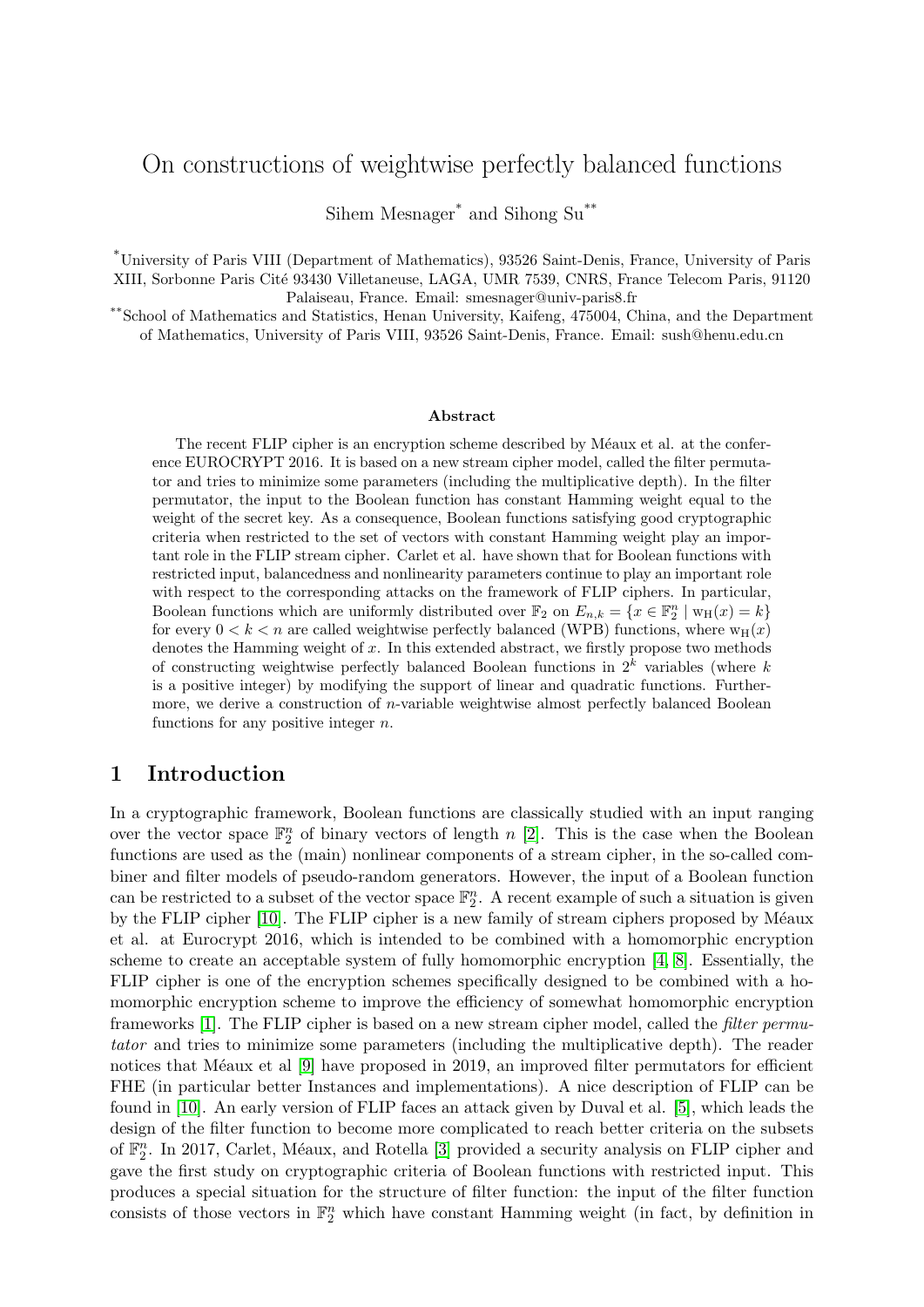the filter permutator, the input to the Boolean function has constant Hamming weight equal to the weight of the secret key). Carlet et al. [\[3\]](#page-4-7) have shown that for Boolean functions with restricted input, balancedness and nonlinearity parameters continue to play an important role with respect to the corresponding attacks on the framework of FLIP ciphers. In particular, Boolean functions which are uniformly distributed over  $\mathbb{F}_2$  on  $E_{n,k} = \{x \in \mathbb{F}_2^n \mid w_H(x) = k\}$ for every  $0 < k < n$  are called *weightwise perfectly balanced* (WPB) functions, where  $w_H(x)$ denotes the Hamming weight of x. To our best knowledge, the first known construction of WPB functions is due to [\[3\]](#page-4-7) in 2017, which is designed through a recursive method. In 2008, Liu and Mesnager [\[6\]](#page-4-8) proposed a large class of WPB functions, which is 2-rotation symmetric.In 2019, Tang and Liu [\[11\]](#page-4-9) also gave a construction of WPB functions. Some upper bounds on the k-weight nonlinearity of Boolean functions are discussed in [\[3\]](#page-4-7) and [\[7\]](#page-4-10), respectively.

In this extended abstract, we firstly give a full study of the Hamming weight distributions of the linear function  $f(x_1, x_2, \dots, x_n) = x_1 \oplus x_2 \oplus \dots \oplus x_m$  and the quadratic function  $g(x_1, x_2, \dots, x_n) = x_1(x_{m+1} \oplus 1) \oplus x_2(x_{m+2} \oplus 1) \oplus \dots \oplus x_m(x_n \oplus 1)$ , where  $n = 2m$ . And then, two concrete constructions of  $2^k$ -variable (where k is a positive integer) WPB functions by modifying the support of the linear function and the quadratic function are respectively proposed. Lastly, a construction of *n*-variable almost-WPB functions for any positive integer  $n$  is given.

This extended abstract is organized as follows. Some definitions are presented in Section 2 but we assume the reader familiar with background on Boolean functions as well as standard notation. In Section 3, a construction of WPB functions on  $2^k$  variables (where k is a positive integer) obtained by modifying the support of a linear function is given. Next, a construction of WPB functions on  $2^k$  variables obtained by modifying the support of a quadratic function is proposed in Section 4. The construction of n-variable almost-WPB functions for any positive integer  $n$  is given in Section 5.

#### 2 Some preliminaries

For  $0 \leq k \leq n$ , we always denote  $E_{n,k} = \{x \in \mathbb{F}_2^n \mid \text{wt}(x) = k\}$ . Obviously,  $\bigcup_{k=0}^n E_{n,k} = \mathbb{F}_2^n$ . We denote by  $\mathcal{B}_n$  the set of all the *n*-variable Boolean functions. A function  $f \in \mathcal{B}_n$  is said to be balanced if its truth table contains an equal number of 1's and 0's, i.e., if its Hamming weight  $wt(f) = 2^{n-1}$ . The k-weight of the function  $f \in \mathcal{B}_n$ , denoted by  $wt_k(f)$ , is the cardinality of the subset  $\{x \in E_{n,k} | f(x) = 1\}$ , i.e.  $\text{wt}_k(f) = |\{x \in E_{n,k} | f(x) = 1\}|$ . It is known that the cardinality of the subset  $E_{n,k}$  is  $|E_{n,k}| = {n \choose k}$  ${k \choose k}$  for  $0 \leq k \leq n$ . Since  ${n \choose 0}$  $\binom{n}{0} = \binom{n}{n}$  $\binom{n}{n} = 1$ , we have the following Definition.

**Definition 2.1** If a function  $f \in \mathcal{B}_n$  satisfies  $\text{wt}_k(f) = \frac{1}{2} {n \choose k}$  $\binom{n}{k}$ 

for all integers  $1 \leq k \leq n-1$ , the function  $f(x)$  is called a weightwise perfectly balanced (WPB) function.

**Definition 2.2** If a function  $f \in \mathcal{B}_n$  satisfies  $\text{wt}_k(f) = \frac{1}{2} {n \choose k}$  $\binom{n}{k}$  for all odd integers  $k \in \{1, 2, \cdots, n-1\}$ 1}, then the function  $f(x)$  is called an odd-weightwise perfectly balanced (odd-WPB) function.

**Definition 2.3** If a function  $f \in \mathcal{B}_n$  satisfies  $\text{wt}_k(f) = \left| \frac{1}{2} \right|$  $\frac{1}{2}$  $\binom{n}{k}$  $\binom{n}{k}$  for all integers  $0 \leq k \leq n$ , then the function  $f(x)$  is called a weightwise almost perfectly balanced (almost-WPB) function.

# 3 Construction of WPB functions by modifying a linear function

Define an n-variable Boolean function as

.

<span id="page-1-0"></span>
$$
f(x_1, x_2, \cdots, x_n) = x_1 \oplus x_2 \oplus \cdots \oplus x_m,
$$
\n(1)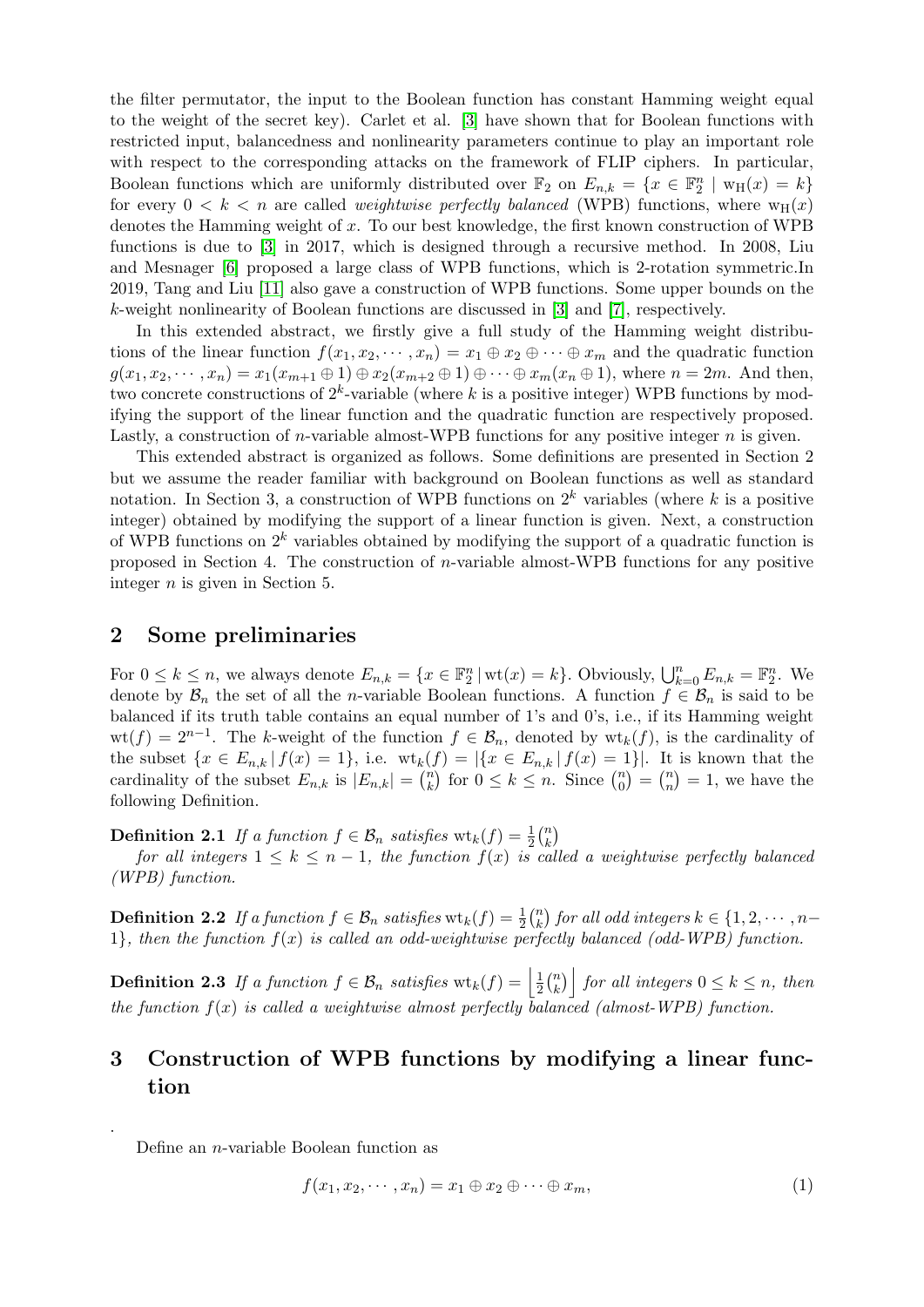where  $n = 2m$  with m being a positive integer. Then, the support of the n-variable Boolean function  $f(x)$  in [\(1\)](#page-1-0) is

$$
supp(f) = \{(x_1, x_2, \cdots, x_n) \in \mathbb{F}_2^n \mid \text{wt}(x_1, x_2, \cdots, x_m) \text{ is odd}\}.
$$
 (2)

**Theorem 3.1** For any odd integer  $k \in \{1, 3, \dots, n-1\}$  and  $n = 2m$ , the n-variable Boolean function  $f(x)$  in [\(1\)](#page-1-0) satisfies  $\operatorname{wt}_k(f) = \frac{1}{2} {n \choose k}$  $\binom{n}{k}$ . Hence, the function  $f(x)$  in [\(1\)](#page-1-0) is odd-WPB.

**Theorem 3.2** For any even integer  $k \in \{2, 4, 6, \dots, n-2\}$  and  $n = 2m$ , the n-variable Boolean function  $f(x)$  in [\(1\)](#page-1-0) satisfies  $\operatorname{wt}_k(f) = \frac{1}{2} {n \choose k}$  $\binom{n}{k} - \frac{(-1)^{\frac{k}{2}}}{2}$  $\frac{1}{2}^{\frac{1}{2}}\binom{m}{\frac{k}{2}}$ .

**Corollary 3.3** For any even integer  $k \in \{2, 4, 6, \cdots, n-2\}$  and  $n = 2m$ , we have  $\sum$ 0≤*i*≤k<br>*i* is odd  $\displaystyle \binom{m}{i}\binom{m}{k-i}=$ 

$$
\frac{1}{2}\binom{n}{k} - \frac{(-1)^{\frac{k}{2}}}{2}\binom{m}{\frac{k}{2}}.
$$

.

Given a positive integer  $m$ , define a  $2^m$ -variable Boolean function as

<span id="page-2-0"></span>
$$
\text{supp}(f_m) = \bigsqcup_{i=1}^m \left\{ (x, y, x, y, \cdots, x, y) \in \mathbb{F}_2^{2^m} \mid x, y \in \mathbb{F}_2^{2^{m-i}}, \text{wt}(x) \text{ is odd} \right\}.
$$
 (3)

**Theorem 3.4** The function  $f_m$  in  $2^m$  variables defined in [\(3\)](#page-2-0) is weightwise perfectly balanced.

**Theorem 3.5** The ANF of the  $2^m$ -variable Boolean function  $f_m(x)$  in [\(3\)](#page-2-0) is  $f_m(x_1, x_2, \ldots, x_{2^m}) =$  $\overset{2^{m-1}}{\bigoplus}$  $\bigoplus_{i=1}^{m-1} x_i \oplus f_{m-1}(x_1, x_2, \ldots, x_{2^{m-1}}) \prod_{i=1}^{2^{m-1}}$  $\prod_{i=1} (x_i \oplus x_{2^{m-1}+i} \oplus 1),$ 

where  $f_1(x_1, x_2) = x_1$ . Moreover, the algebraic degree of the  $2^m$ -variable Boolean function  $f_m(x)$  in [\(3\)](#page-2-0) is deg( $f_m$ ) =  $2^m - 1$ .

In order to get a flexible construction of WPB functions, define

$$
\begin{cases}\nI_1^{(1)} \subseteq \{1, 2, \cdots, n\}, I_2^{(1)} = \{1, 2, \cdots, n\} \setminus I_1, \\
I_1^{(2)} \subseteq I_1^{(1)}, I_2^{(2)} = I_1^{(1)} \setminus I_1^{(2)}, I_3^{(2)} \subseteq I_2^{(1)}, I_4^{(2)} = I_2^{(1)} \setminus I_3^{(2)}, \\
\cdots \cdots \\
I_1^{(m)} \subseteq I_1^{(m-1)}, I_2^{(m)} = I_1^{(m-1)} \setminus I_1^{(m)}, \cdots \cdots, I_{2m-1}^{(m)} \subseteq I_{2m-1}^{(m-1)}, I_{2m}^{(m)} = I_{2m-1}^{(m-1)} \setminus I_{2m-1}^{(m)},\n\end{cases}
$$

where  $|I_i^{(i)}|$  $|j^{(i)}|=2^{m-i}, \text{for } 1\leq i\leq m \text{ and } 1\leq j\leq 2^i.$  For convenience, denote  $x_I=(x_{i_1},x_{i_2},\cdots,x_{i_t})$ for  $x = (x_1, x_2, \dots, x_n)$  and  $I = \{i_1, i_2, \dots, i_t\} \subseteq \{1, 2, \dots, 2^m\}$ . Then, a flexible construction of  $2^m$ -vriable WPB function is given as

$$
\mathrm{supp}(f_m) = \bigsqcup_{i=1}^m \left\{ x \in \mathbb{F}_2^{2^m} \mid \mathrm{wt}(x_{I_1^{(i)}}) \text{ is odd}, x_{I_1^{(i)}} = x_{I_3^{(i)}} = \cdots = x_{I_{2^i-1}^{(i)}}, x_{I_2^{(i)}} = x_{I_4^{(i)}} = \cdots = x_{I_{2^i}^{(i)}} \right\},
$$

where m is a positive integer. In fact, if the order of the entries in the vector  $x_{I_j^{(i)}}$  is considered, a more flexible constructions of WPB functions can be obtained.

## 4 Construction of WPB functions by modifying the support of a quadratic function

Define an n-variable Boolean function as

<span id="page-2-1"></span>
$$
g(x_1, x_2, \cdots, x_n) = x_1(x_{m+1} \oplus 1) \oplus x_2(x_{m+2} \oplus 1) \oplus \cdots \oplus x_m(x_n \oplus 1),
$$
\n<sup>(4)</sup>

where  $n = 2m$  with m being a positive integer.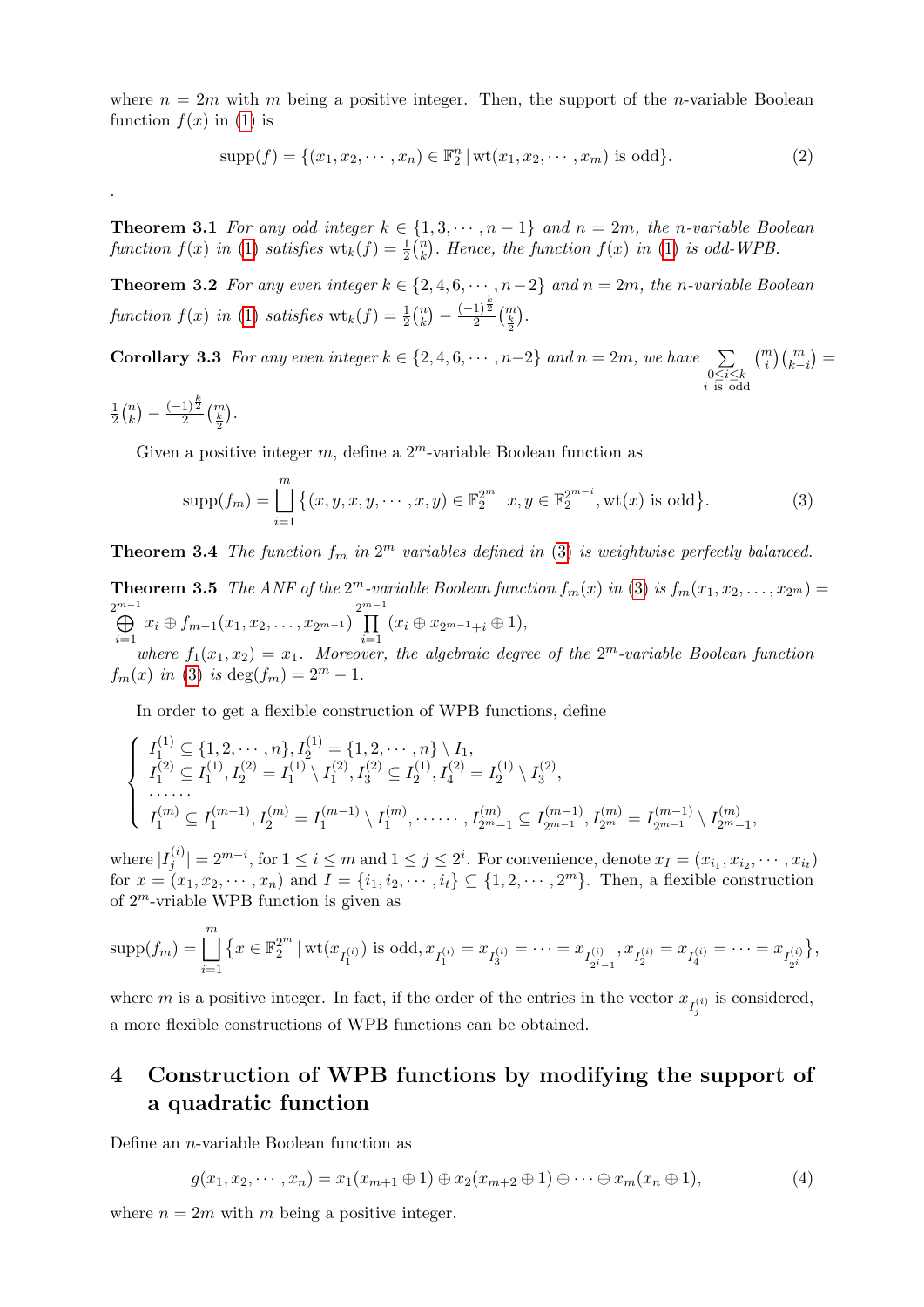**Theorem 4.1** For any integer  $k \in \{1, 2, \dots, n-1\}$  and  $n = 2m$ , the n-variable Boolean function  $g(x)$  in [\(4\)](#page-2-1) satisfies  $\text{wt}_k(g) = \frac{1}{2} {n \choose k}$  $\binom{n}{k} - \frac{\delta_k}{2} \binom{m}{\frac{k}{2}}, \text{ where } \delta_k = \begin{cases} 1, & k \text{ is even,} \\ 0, & k \text{ is odd.} \end{cases}$ 0,  $k$  is odd.

According to the values of the k-weights of the n-variable Boolean function  $q(x)$  defined in [\(4\)](#page-2-1),  $1 \leq k \leq n-1$ , we can construct another WPB function as follows.

Define a  $2^m$ -variable Boolean function  $g_m(x)$  as

<span id="page-3-0"></span>
$$
g_m(x_1, x_2, \ldots, x_{2^m}) = g(x_1, x_2, \ldots, x_{2^m}) \oplus g_{m-1}(x_1, x_2, \ldots, x_{2^{m-1}}) \prod_{i=1}^{2^{m-1}} (x_i \oplus x_{2^{m-1}+i} \oplus 1), \quad (5)
$$

where  $m \geq 1$ ,  $g(x)$  is defined in [\(4\)](#page-2-1), and  $g_0(x_1) = 0$ .

**Theorem 4.2** The Boolean defined in [\(5\)](#page-3-0) is weightwise perfectly balanced. Its algebraic degree equals deg $(g_m) = 2^m$  (hence it has a maximal algebraic degree).

#### 5 Construction of almost-WPB functions

In this section, a construction of almost-WPB functions by modifying the support of a quadratic Boolean function in any variables is proposed.

Define an n-variable Boolean function as

<span id="page-3-1"></span>
$$
h(x_1, x_2, \cdots, x_n) = x_1(x_{m+1} \oplus 1) \oplus x_2(x_{m+2} \oplus 1) \oplus \cdots \oplus x_m(x_{2m} \oplus 1),
$$
\n(6)

where *n* is a positive integer and  $m = \frac{n}{2}$  $\frac{n}{2}$ .

**Theorem 5.1** • For any integer  $k \in \{1, 2, \dots, n-1\}$  and  $n = 2m + 1$  with  $m \ge 1$ , the n-variable Boolean function  $h(x)$  in [\(6\)](#page-3-1) satisfies  $\mathrm{wt}_k(h) = \frac{1}{2} {n \choose k}$  $\binom{n}{k} - \frac{1}{2}$  $\frac{1}{2} { \left( \frac{m}{\frac{k}{2}} \right) }$  .

• For any integer  $k \in \{1, 2, \dots, n-1\}$  with  $n \geq 2$ , the n-variable Boolean function  $h(x)$  in [\(6\)](#page-3-1) satisfies  $\text{wt}_k(h) = \begin{cases} \frac{1}{2} \\ 1 \end{cases}$  $rac{1}{2}$  $\binom{n}{k}$  $\binom{n}{k}$ , n is even and k is odd, 1  $\frac{1}{2}$  $\binom{n}{k}$  $\binom{n}{k} - \frac{1}{2}$  $\frac{1}{2} \left( \frac{\lfloor \frac{n}{2} \rfloor}{\lfloor \frac{k}{2} \rfloor} \right)$  $\begin{bmatrix} \frac{1}{2} \\ \frac{k}{2} \end{bmatrix}$ , otherwise.

Define an *n*-variable Boolean function  $h_n(x)$  as

<span id="page-3-2"></span>
$$
h_n(x_1, x_2, \dots, x_n) = h(x_1, x_2, \dots, x_n) \oplus h_{\lfloor \frac{n}{2} \rfloor}(x_1, x_2, \dots, x_n) \prod_{i=1}^{\lfloor \frac{n}{2} \rfloor} (x_i \oplus x_{\lfloor \frac{n}{2} \rfloor + i} \oplus 1),
$$
 (7)

where  $n \ge 2$ ,  $h(x_1, x_2, ..., x_n)$  is defined in [\(6\)](#page-3-1), and  $h_1(x_1) = 0$ .

**Theorem 5.2** • The Boolean function  $h_n$  defined in [\(7\)](#page-3-2) is almost weightwise perfectly balanced.

- Its Hamming weight equals  $\text{wt}(h_n) = 2^{n-1} 2^{\text{wt}(n)-1}$ , where  $\text{wt}(n) = \text{wt}(n_1, n_2, \dots, n_t)$ satisfying  $n = n_1 2^0 + n_2 2^1 + \cdots + n_t 2^{t-1}$ .
- Its algebraic degree equals  $\deg(h_n) = n \text{wt}(n) + 1$ , where  $\text{wt}(n) = \text{wt}(n_1, n_2, \dots, n_t)$ satisfying  $n = n_1 2^0 + n_2 2^1 + \cdots + n_t 2^{t-1}$ .